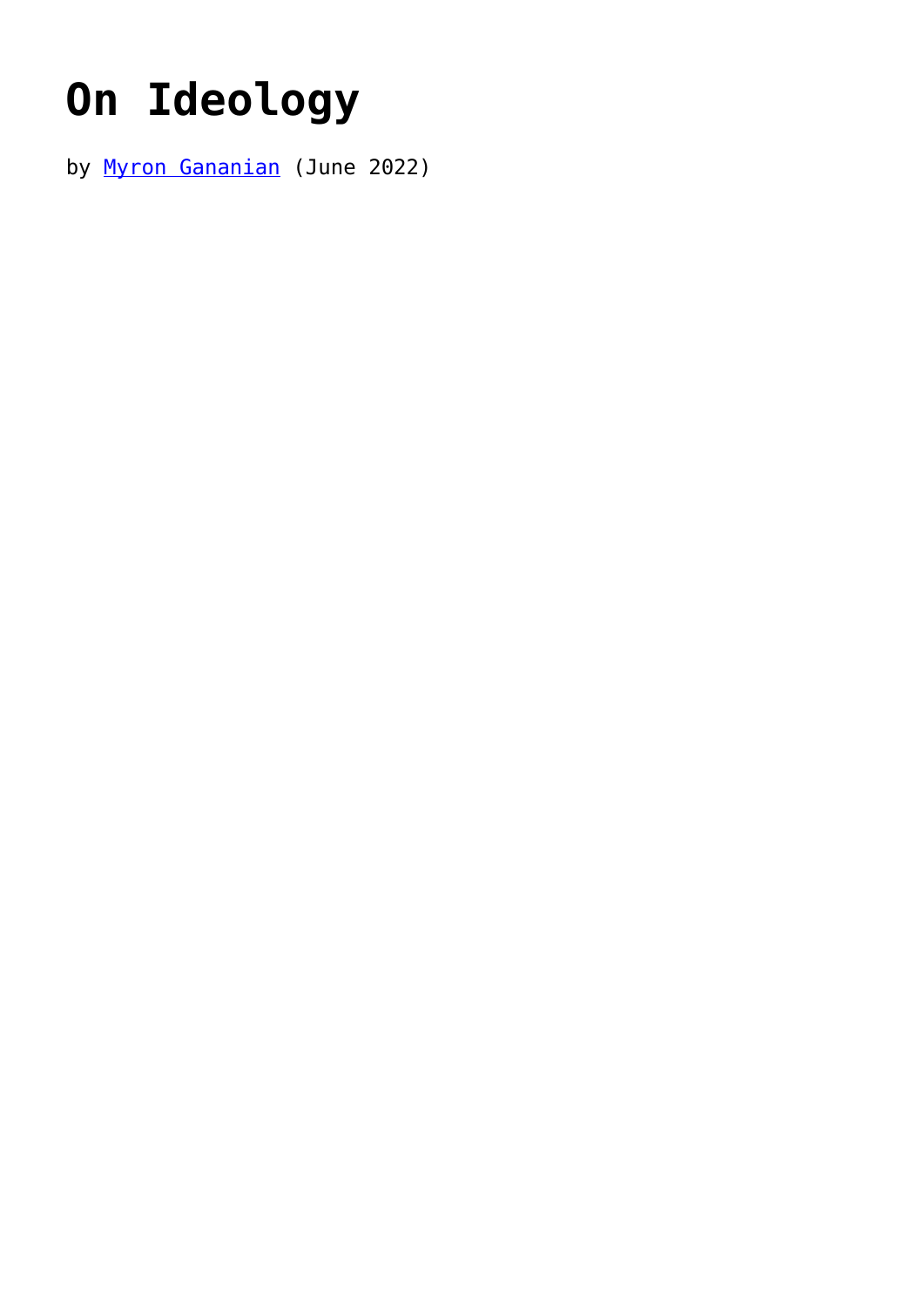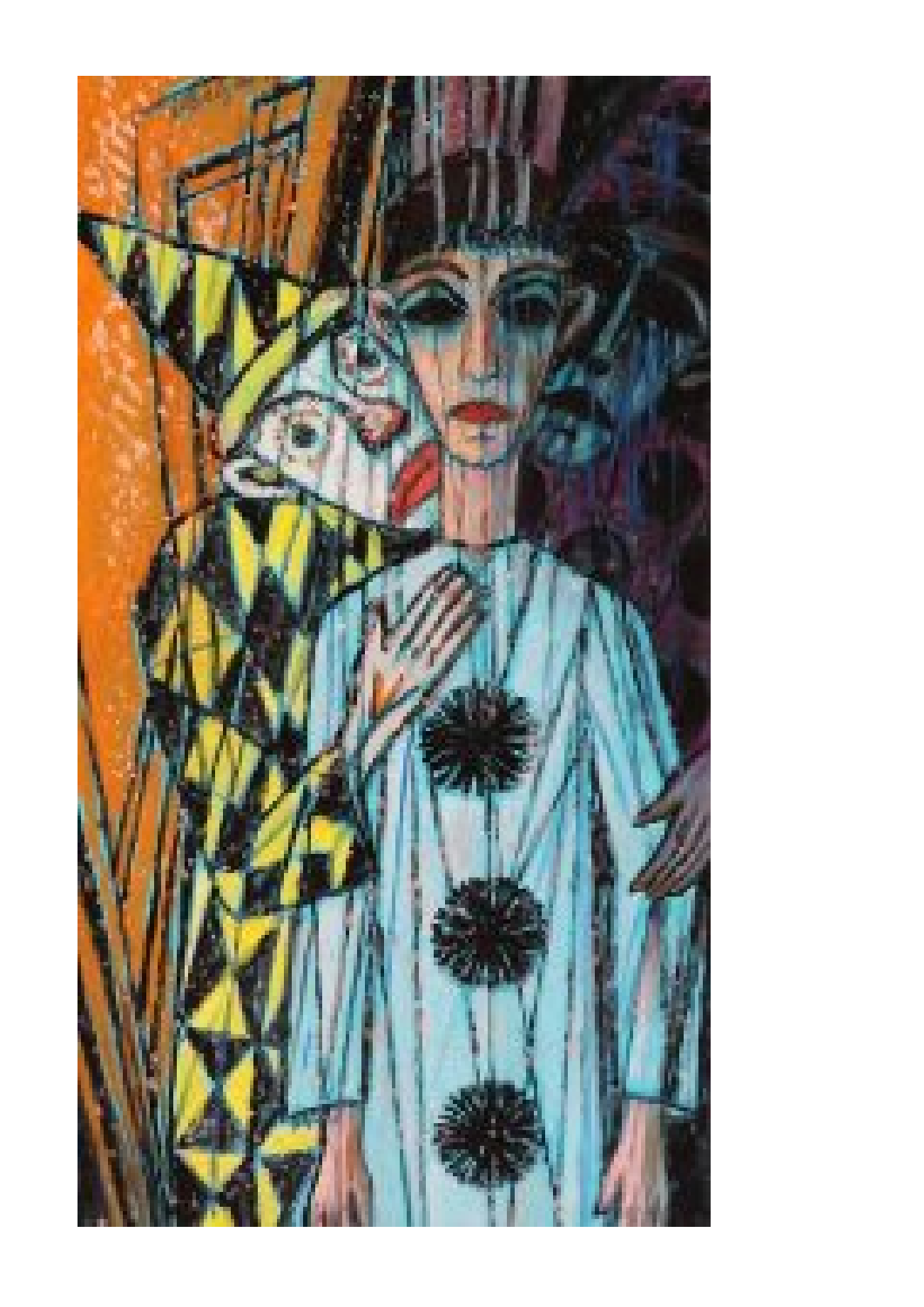*Harlequins 2*, Emil Betzler

No better starting point in discussing ideology than with Oliver Wendell Holmes, Jr.'s words that encompass its essence: "Certitude leads to violence." His following words provide further clarity as only he was able: "This is a proposition which has an easy application and a difficult one. The easy application is to ideologues, dogmatists, and bullies-people who think that their rightness justifies them in imposing on anyone who does not subscribe to their particular ideology, dogma or notions of turf. If the *conviction of rightness is powerful enough, resistance to it will be met, sooner or later, by force*. There are people like this in every sphere of life, and it is natural to feel that the world would be a better place without them." Ideology is nothing if it is not certain.

It would serve us well to note that the italicized words closely pertain to the current political scene in the US, as they do no less to the French and Russian revolutions Then several more words from folks who have thought about the knowledge of thought, or epistemology.

We do not need … to believe in an ideology. All that is necessary is for each of us to develop our good human qualities. The need for a sense of universal responsibility affects every aspect of modern life. –Dalai Lama

An ideology differs from a simple opinion in that it claims to possess either the key to history or the solution for all the 'Riddles of the universe', or the intimate knowledge of the hidden universal laws, which are supposed to rule nature and man. —Hannah Arendt

And now, the most succinct and perspicacious of all;

The function of ideology is to stabilize and perpetuate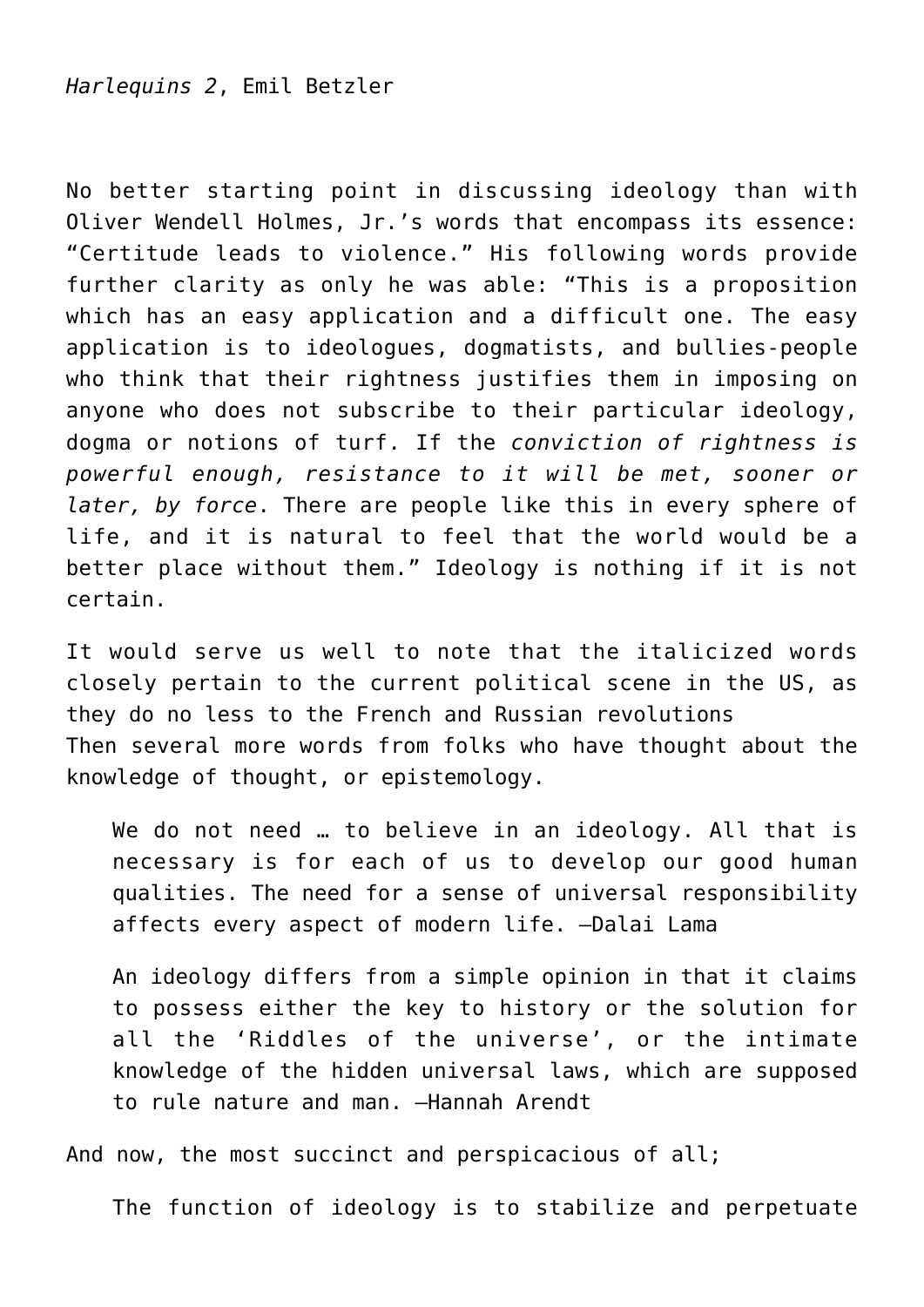dominance through masking or illusion. —Sally Haslanger

It is timely to talk about ideology, for increasingly the word is used pejoratively, more often by the Right aimed at the Left. Is it then just a curse word or does it signify something far more profound and malevolent? In any case, the word is used passingly, with the assumption that its meaning is either evident or of little consequence. Maybe not.

If those thoughts are acceptable then comes the first of many questions about ideology, "Is there any good that comes from *any* ideology?" The short and the long answers are a resounding "No," not from pundits, oracles, and professors, but from even the most cursory glance at human history. This being the case it is easy to settle on the major religions as the greatest violators of peace and prosperity. But in no way does this absolve the several other brands of ideology that have cursed humanity; political, sociological, and economic, vying for the Misery Index Award.

We in the US in particular are currently suffering the revivification of a political ideology tried unrelentingly during the preceding many centuries; *centralized political power*, a creature in direct contravention to our republic's founding intentions; power granted from the people to the government, not the obverse. Our government, in contrast to most every other nation, is *By and For the People.* The various names given to centralized political power are irrelevant. At heart and in their consequences, they are all alike. Centralized political power's appeal and success arises from its inherent ideology, no less a faith than the belief in a divinity. Ideologies provide clarity and certainty, bulwarks against the ambiguity and gamble that life is. Newtonian Physics is far more comforting than the randomness and uncertainty of Quantum Mechanics, though the latter comports more accurately with life on earth, and beyond.

Since the 1880's, with the onset of the Progressive Era, there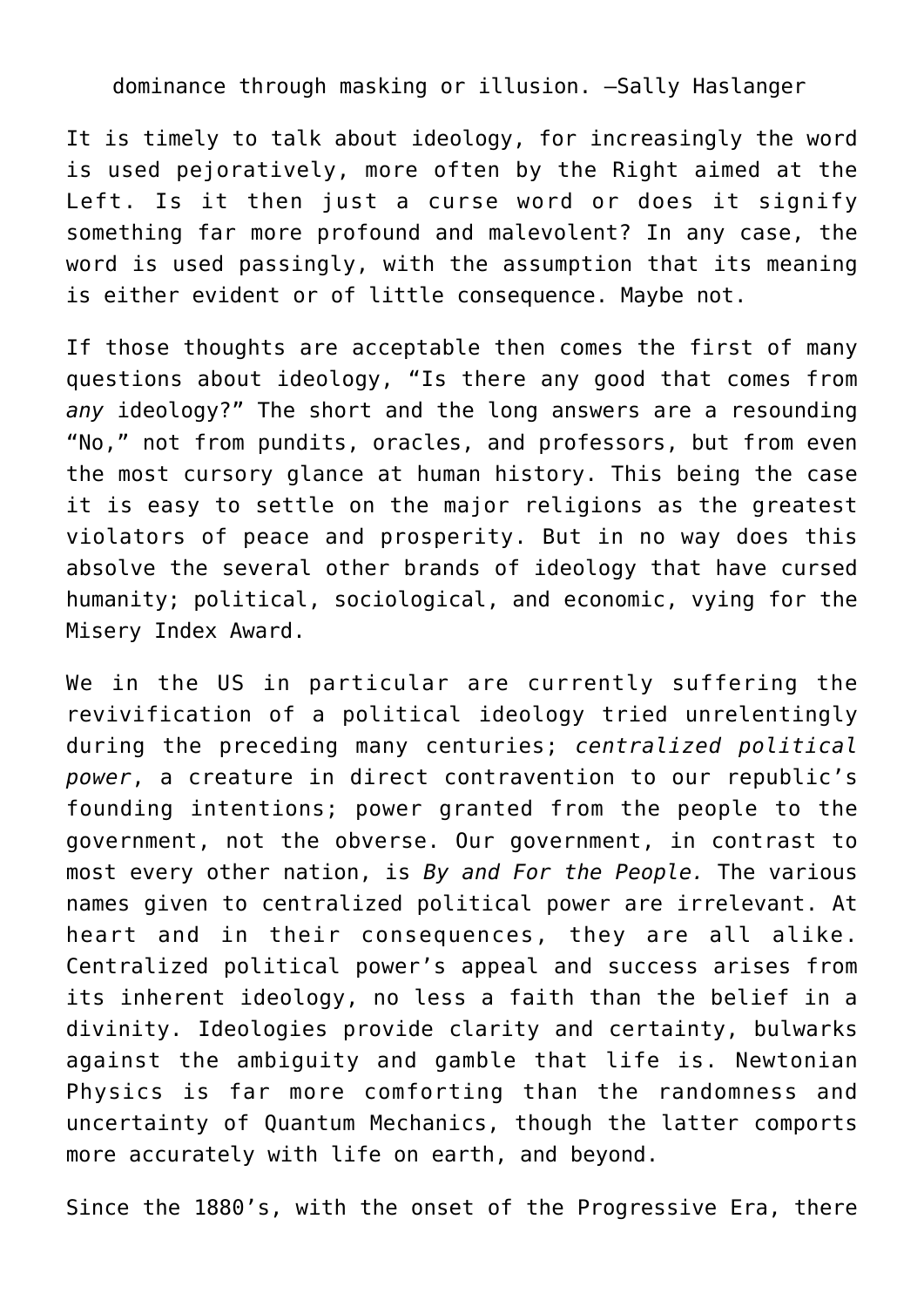has been an inexorable increase in the absorption of power by our Federal Government and the spread of its tentacles over every aspect of the lives of its citizens, abetted by all three branches of government. As just one, though most glaring example, a cursory glance at the budget will confirm this assertion. The power to tax is indeed the power to destroy and one of many paths in expanding the tentacles of centralized control. Impoverishing someone nicely places them in a relation of weakness and beggary. Obedience to the dictates of the ideology then is not only inevitable but more easily accomplished. It is called "The Infernal Revenue Service" for good reason.

It is proper to ask next, what is it that attracts people to support an ideology though they may not be in the seat of power and simply its followers? The answer to that question will also tell us what types are attracted to an ideology, to either sit in the throne of power or to live in its thrall.

The attraction: All ideologies provide certainty and clarity, the essence of faith. The anxiety produced by the absence of these desirable states is an irresistible force driving one to ideology for their resolution. Few things provide comfort and security as does certainty, which entails a long list of further alleviations; predictability, release from having to provide one's own answers to life's miseries, granting permission to another to dictate the terms for interpersonal relations as well as with the rest of society and thereby diminishing the burdens of self-reliance and individuality, which are considerable. We must not overlook that many are indifferent or simply lazy and unconcerned about the future. This indifference about the future is *their* security. In sum, an ideology is attractive *because* it diminishes the travails that come from self-determination and independence. It is thought that life's burdens are more easily borne if they are shared with others in society; "common misery," or in this case with a superior power claiming the ability to protect its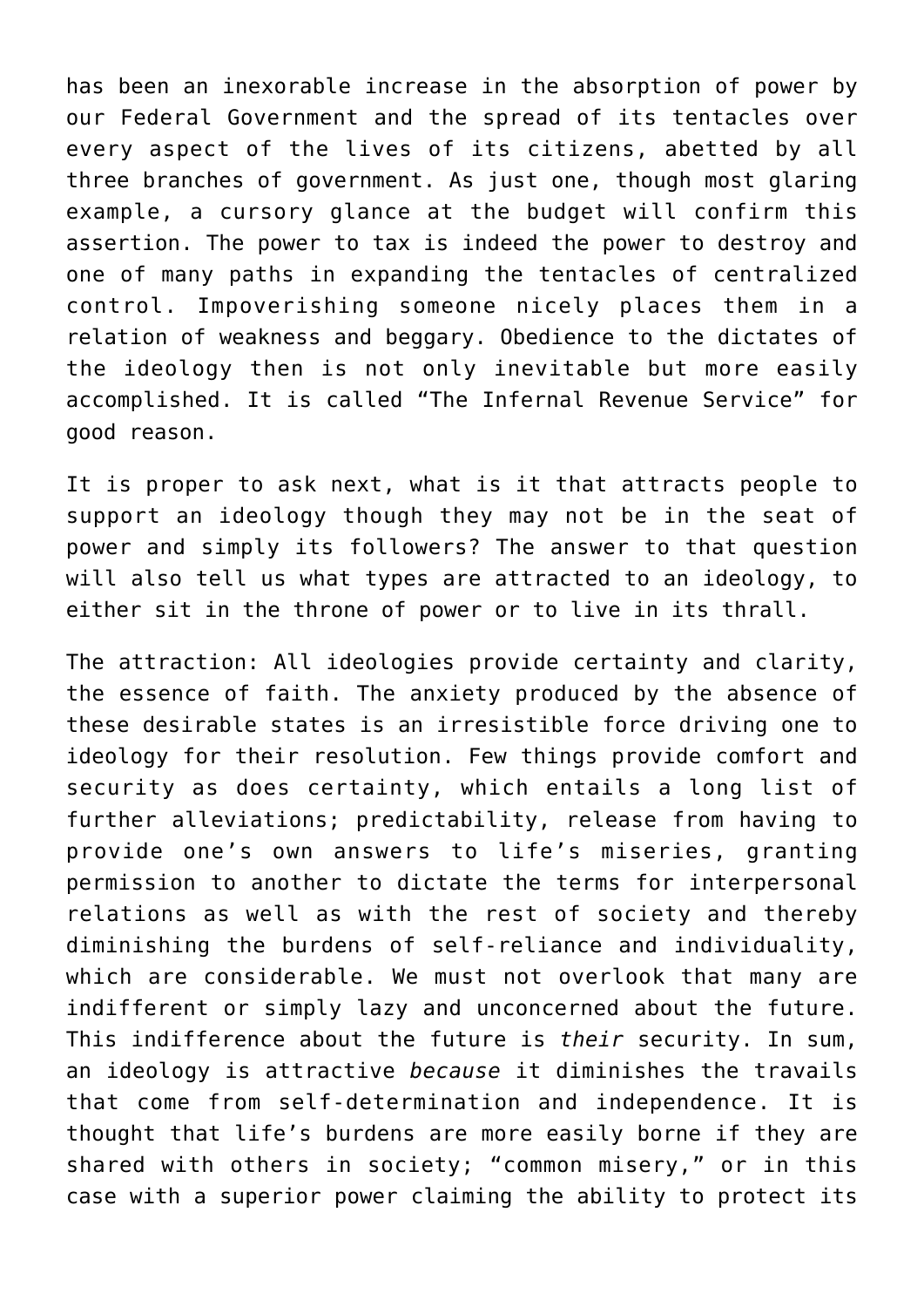followers from the exigencies of living. An attractive path to diminishing pain and increasing pleasure. Ideologies reduce the need of its subjects to use the rare privilege of applying risk-benefit calculations in their daily decisions. The promise of removing risk is very alluring. Don't stock brokers offer this? Since the benevolent ideology of centralized power is the repository of all that is virtuous it rises beyond criticism.

Then the question of who are attracted to the reins of centralized power, which is begging the question since the query supplies the answer; those who relish the role of dominating the lives of others. One has to suspect that the Determinists are correct, that some folks are born to dominate and others to live their lives in a subservient status, a painful realization but one which coincides with reality better than most. Inherent in domination is the conviction that those who wield power know what is best for those who do not. It is informative to ask about the motives of those who seek to occupy even the lowest levers of political power such as those who populate our Sewer Boards, Architectural Boards, School Boards, and the like; the answer would likely be that the majority fit this description.

The cruelty of centralized power is that only those who wield the power are its beneficiaries. It cannot be otherwise. It is not realistic to suppose that those in a position of power would share it with those excluded from power. Then it would not be centralized power. Diluted power is not power, it is Democracy.

The list of consequences of ideology are protean, intruding on every aspect of those not in power. It is also true that those in power must conform to its philosophy as well, otherwise they too are then ejected. Uniformity of thought and action from top to bottom. One of the most challenging aspect for those not in power is to criticize and fight against the purity of the cause, imbued with loftiness bordering on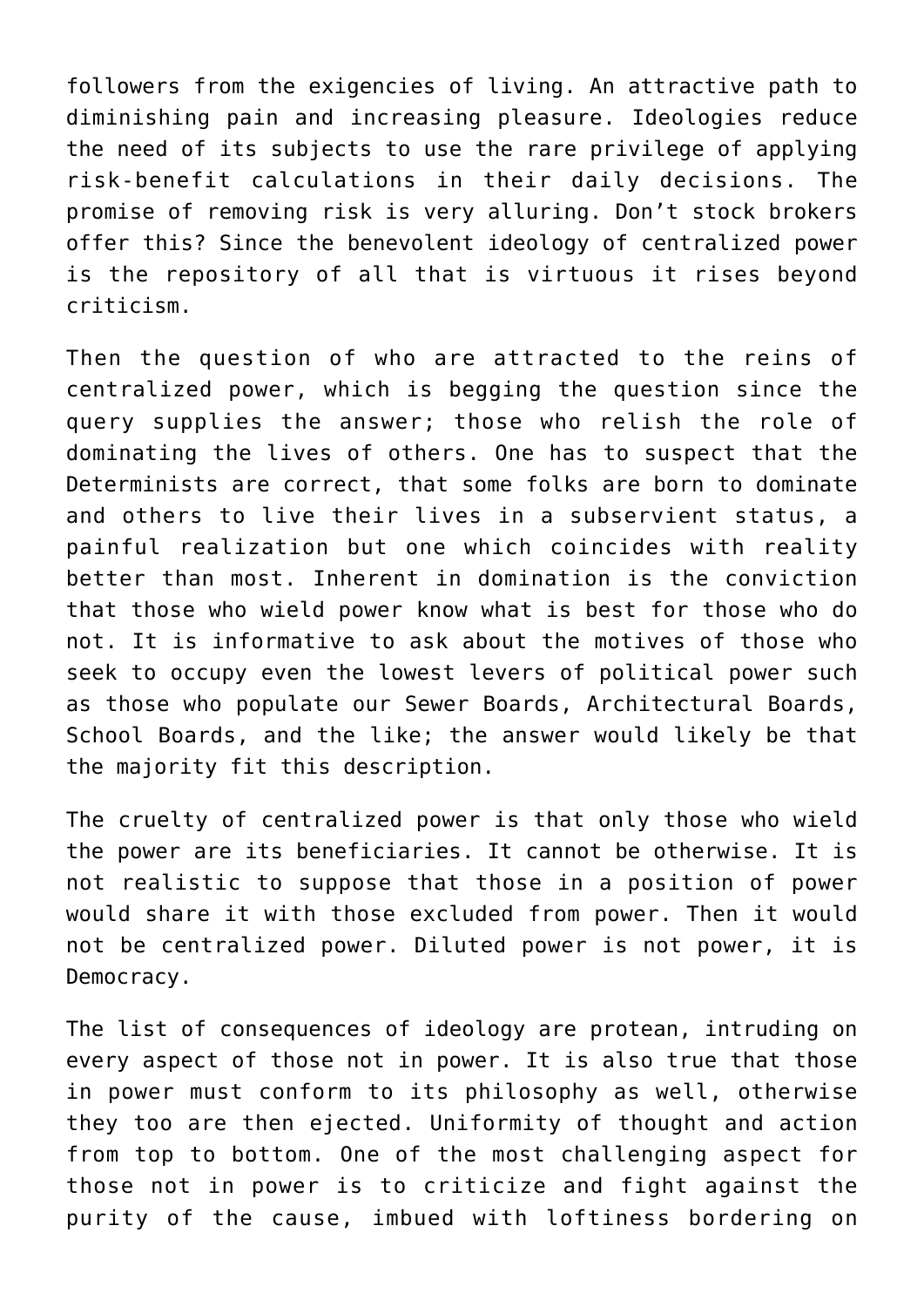holiness, which characterize all ideologies, regardless of their origin. Along with the necessity to have as much uniformity as possible in its followers, it is a prime requisite that success be punished. Note the current attitude in the US on this score as well as its spread to other nations. There is no limit on what can be said or done to take down the successful. One dares not say anything derogatory about the underclass in the US at present but free rein is given to urinate on the Cross and Christ's statue, tax the rich, bring down CEOs pay to that of the employees, criticize and silence the voices of the outspoken who contest authority. With the Supreme Court's blessing burn the American flag with impunity but be accused of a hate crime if one defaces a BLM poster, or as recently, the Ukrainian flag. The utterances of the spokespersons for those attempting to take down our system are given voice far in excess of their numbers. Either obey the orthodoxy or remain mute.

The tools and techniques of ideology are similar in virtually every study of successful ideologies, regardless of their origins. The initial goal is to create a unitary, morally based, idealistic, sublime, and exalted set of dicta that will appeal to the greatest number. It must absolutely be *unitary*, since here again, if not, the opposite would pertain and thought and action would be left to the individual, destructive of centralized power, resulting in splintering and disunity. Heterogeneity and heterodoxy are anathema.

It must be *idealistic* by appealing to the finer nature of its audience and at the same time demonstrating that it promises the certain road to utopia. To achieve this goal it must offer succor and salvation from the concerns and burdens of its followers. Who would refuse such a kind offer from Christ, Mohammed, Mao, Marx or the alphabet soup of the USA, SCOTUS, POTUS, OR CONGRESS? The end always justifies the means. Compassion for the masses.

It must be applied *uniformly.* Exception is poison to the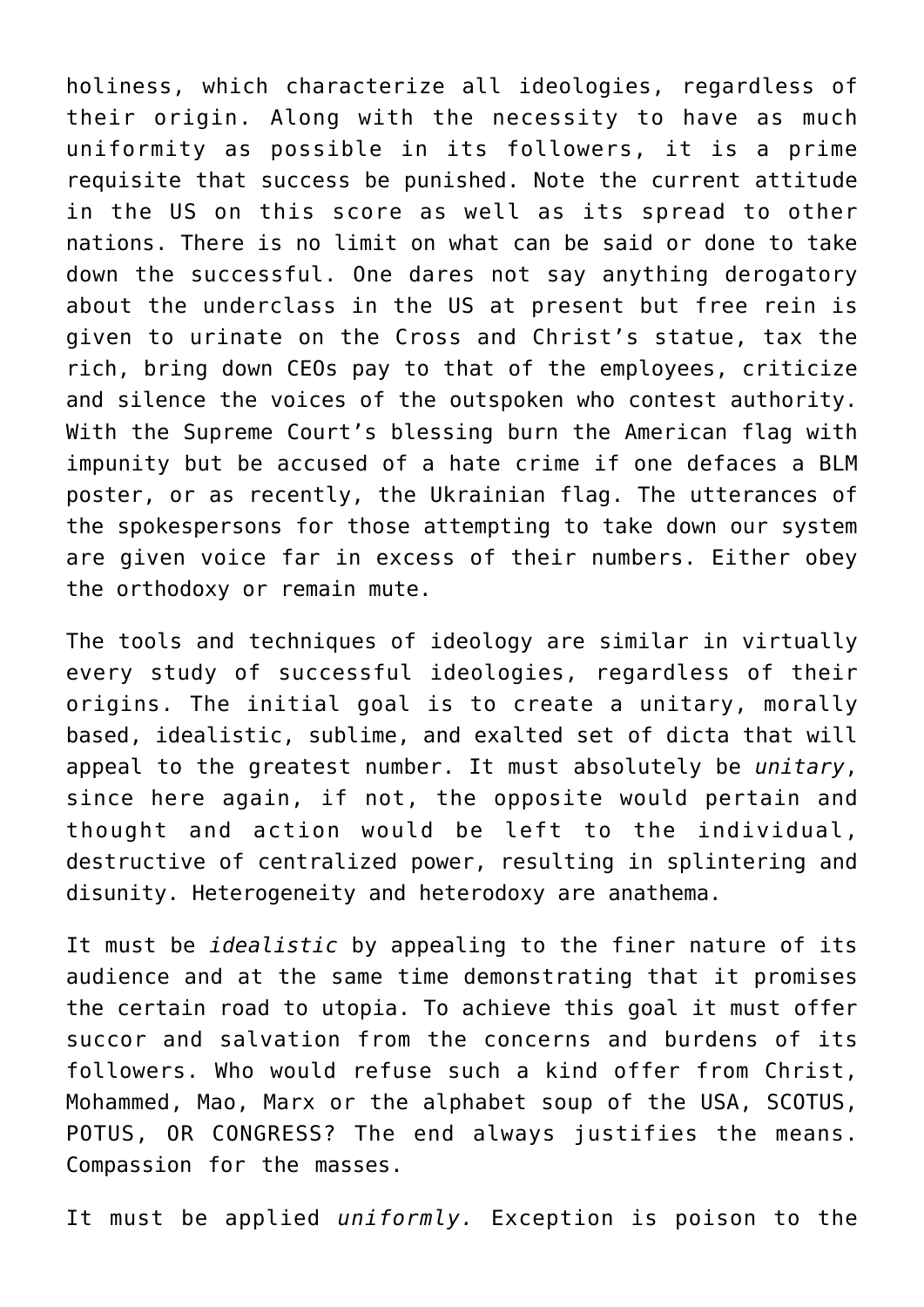regime. Individuality, digression, wandering away from conformity leads to condemnation ostracism, and in extreme cases, imprisonment and even death.

Ideology cannot achieve these ends without knowing as much as possible about its followers. Just as a shepherd knows where every last lamb is, so too is this absolutely crucial for the sustenance of power. This is the mother's milk of ideology and is now being accomplished in the US by the unprecedented domestic surveillance growing daily as it has in China. IRS, TSA, HSA, NSA, SEC, FED RESERVE, COMPTROLLER OF THE CURRENCY, FDIC, NATIONAL CREDIT UNION, OFFICE OF THRIFT SUPERVISION, FACEBOOK, TWITTER, TIK-TOK, and who knows how many more unknown to us. Consider the pending threat of a Federal Gun Registry. As an aside, there is no official tally of the number of federal agencies. Most estimates are over 400. Centralized political power does not stop at nationalizing coal and oil; every aspect of life is nationalized.

An essential characteristic of such power is intransigence. Use any technique to prevent an assault on the integrity of its philosophy; propaganda, lying, deceit, denying. Disallow anything that might threaten the integrity of the power structure. Dig in, obfuscate, deny, lie. Use any method to deflect criticism.

Let us return again to history for the finest recent examples of the implementation of these precepts, though there are many more vying for the championship. The Weimar Republic after WWI was unable to achieve anything approaching unity, thereby creating a vacuum into which Hitler stepped and fulfilled admirably, though succeeding for only a few, halcyon years. The early Third Reich was in fine mettle; the populace had everything it wanted, the economy was going gangbusters, though with an uneasy peace beyond its borders. The German populace had no reason to complain, having been promised the moon, they got it, initially in full phase but predictably followed by waning. The entire nation was "bought." In effect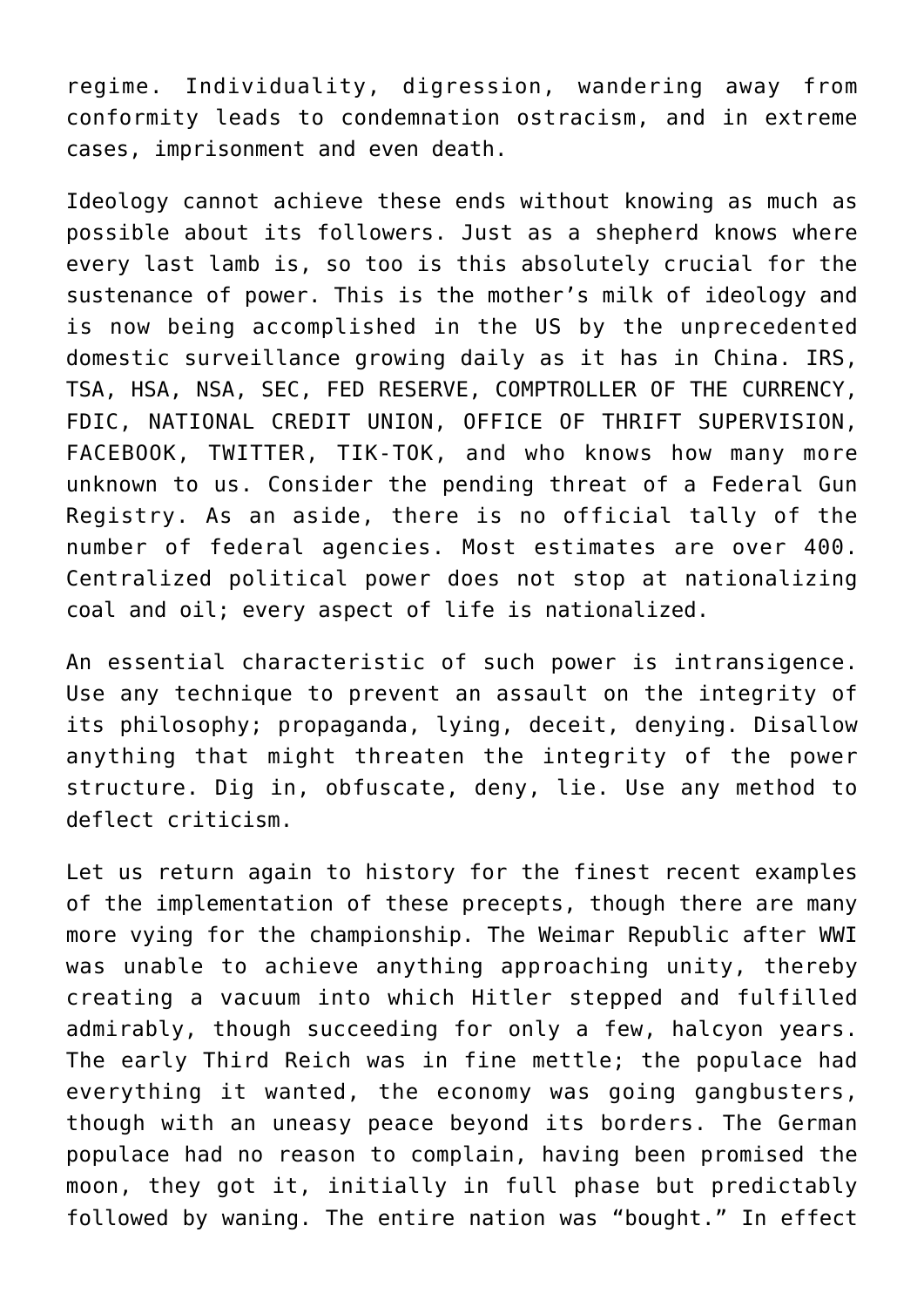prostituted and infected with a venal rather than venereal disease.

Let us continue with the description of what is the first and most eternal mode of achieving and maintain power-*Homogenize the Populace*. In the last century or more this has been implemented by several, simple, very effective ways.

The Ottomans, under cover of the lead-up to WWI, cut off the head of the snake by first executing Armenian and Greek intellectuals, teachers, priests, and industrialists, thereby, stupidly, eliminating a large cadre of non-Turks who ran the country because of their far superior literacy, leaving them leaderless, their agony making them easy victims. Purify Turkey. Purify Germany.

Bismarck unified almost 300 kingdoms, duchies, fiefdoms and municipalities, melding this mess into the most feared nation from the Franco-Prussian war in 1870 for the next 75 years. Disparity into similarity and unity, essential to establish power.

Mao Zedong used all these techniques but achieved his greatest success by using primarily one of Stalin's methods, mass execution, thereby elimination competition and intellectual opposition. Purify the masses by eliminating non-conformers.

Stalin used an additional method to dilute and homogenize the population; mass movement of peoples from their native lands to others. In effect mixing them together so they would be less distinctive. Prior to this the term "ethnic Germans, Georgians, Kazaks, Uzbeks," etc. was applied to populations living within the borders of another nation by dint of conquest, not forced migration. Ethnic Germans in Sudetenland went to Czechoslovakia by "drifting," as is occurring on our Southern Border. Why are not those crossing our Southern Border called "Ethnic Mexicans"?

In the US there is a blatant effort to blur the distinction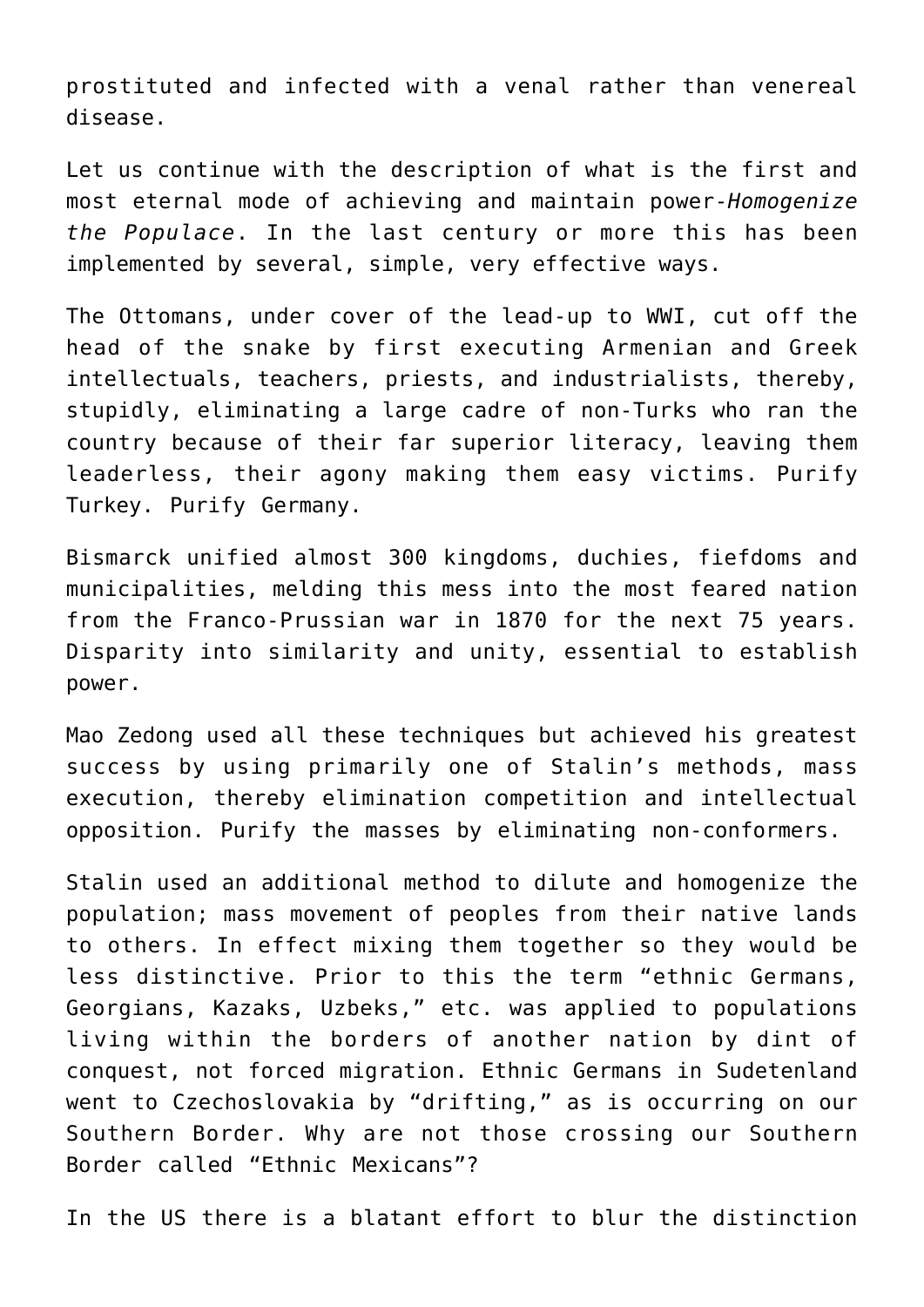between individuals. All can attend college, IQ be damned; men may compete against women in sports, a penis in the pool is not permitted to be an outrage; rise and prosper by bringing down to a lower level those more accomplished, reverting to the mean, and often below it; think and act like the crowd; diminish the difference between sexes; create more than one gender, devise meaningless pronouns that eliminate distinctiveness. On television create the myth that half the US population is of color. Everyone in uniform, either of cloth, thought, or action. The US is currently undergoing another change that closely imitates this effort at homogenization, at first glance rather puzzling, since it flies in the face of idolizing diversity. Whether by design or unintentionally the effort to give greater voice to minorities cannot but help to reduce the voice of the majority. This undermines the very heart and soul of our democracy and attempts to eliminate the stratification that always occurs in societies that allow variation between individuals. "Majority rules with protection of minority rights," has become "Minority rules and the Hell with majority rights." Eliminate the ranking of majority and minority and every other distinction. Uniformity, sameness, unvaryingness.

Consider the craftiness of the most recent contrivance in achieving uniformity. From "Hand up" to "Hand out" to "Equity," the latter not in the least related to "Equality." Equity is likely the most effective and insidious homogenizer. Couched with the aura of benevolence for the downtrodden underclass it places itself beyond criticism. It exploits the commitment in a democracy to protect minority rights by distorting "equal outcome," the avowed aim of equity, as a "right." The only proper right we have is that of equal opportunity, not outcome. That is equality. Equal outcome is fascism. We are guaranteed the right to pursue happiness. Happiness is not and cannot be guaranteed, even though in reality it may exist just as does a subatomic particle, for a very short time.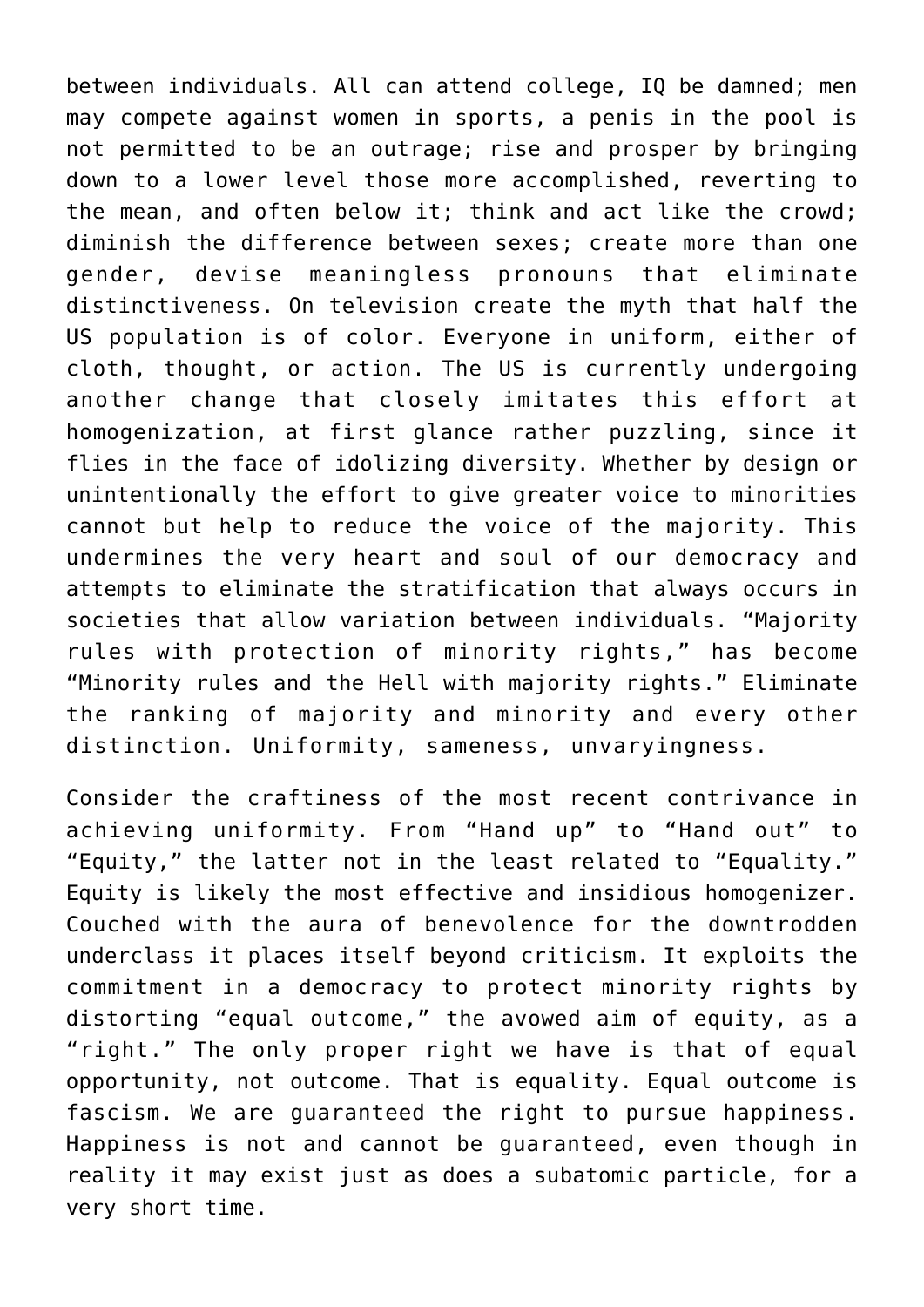Do not diminish the profound consequence of defunding the police and diminishing the severity of criminality by softening bail and reducing incarceration. The resulting minimization of difference between criminal and victim results, again, in shrinking whatever it is that defines individuals from one another.

As a result of homogenization, the fat particles in milk become extremely small and alike, so that none rise to the top, a most desirable state for consuming milk, or people.

Just as farm animals and thoroughbred horses are fed a careful repetitive diet, so too must the domesticated, submissive population be fed the proper diet of information and knowledge. This is achieved first by taking control of the entire educational system beginning with child care, even from birth. Recall the Soviet boast of countless numbers of newborns in state run nurseries awaiting entry into a childhood that freed parents from the burden of parenthood. Consider the current impetus to place two-year-olds in preschool. Control the press, all newspapers owned or in connivance with the state. Note the current symbiosis between the press and one of our political parties. Strict control of book publishing and movie production. Ban books and even music inimical to the state. In the US this is already a reality what with school libraries determining the selection and elimination of books. Censor, forbid, silence, diminish, reduce. Control the curriculum.

We cannot exclude one of the most profound ways of removing the "glue" that holds most every nation together, the weakening of the role of religion and faith, which as well provide a bulwark against the state when and if they fulfill their proper social roles. Napoleon and Stalin made the heads of the Catholic and Orthodox churches respectively into state employees. Napoleon even jailed Pope Pius the VI, only one of many to meet such a fate. And now we note the "For Sale" sign on the mitre of the Russian Orthodox Church's blessing of the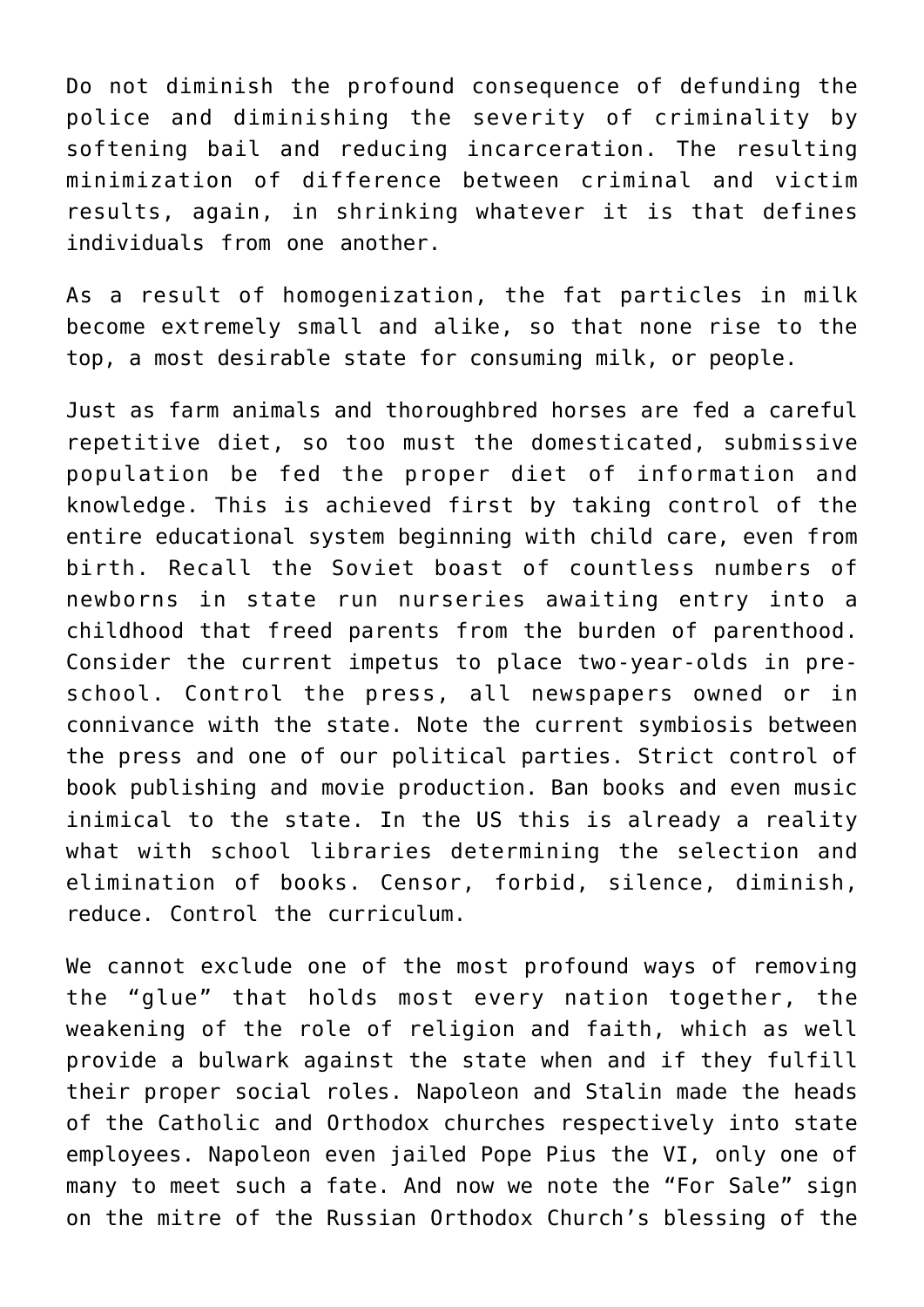killing of Ukranians.

All of these methods establish and institutionalize power, so easy without opposition, either weakened or eliminated entirely. An additional end result is to eventually destroy the keystone role of the family in holding together society when it is under threat. Eliminate the Middle Class, the head and the heart of a democracy.

Now to the United State and its trajectory. The tentacles of the government are obvious. Equally obvious is the widespread condemnation of virtually even a syllable of dissent against the voices of a very vociferous minority, resulting in the Woke atmosphere now suffocating every miniscule contrary thought or opinion. It's all of the same cloth, remove statues, ban books such as *How to Catch a Mockingbird,* and extoll *Hunger Games*; do not criticize a single hair on the head of a minority but unrestrained and even encouraged invective against those who represent the success inherent in our society; remove as much evidence as possible of our nation's history. Cut off the snake's head.

As external threats mount as they are currently there will be an increase in fortress mentality leading to stricter implementation of any method that unifies our nation into a monolith. Unity does not countenance dissent.

The final result is a drab, morose, seething, voiceless underclass. Recall the uniform grayness of East Germany and the Soviet Union. Even clothing lacked color. Everything and everyone in lock-step, from their daily lives to the example of the Soviet Union that the bedrock of their economy would be the production of steel as well as its ukase that most men would be trained as engineers and women as teachers. Destroy individuality. Destroy initiative. Destroy imagination. Destroy life worth living.

Power, once granted, is never retrieved without force.